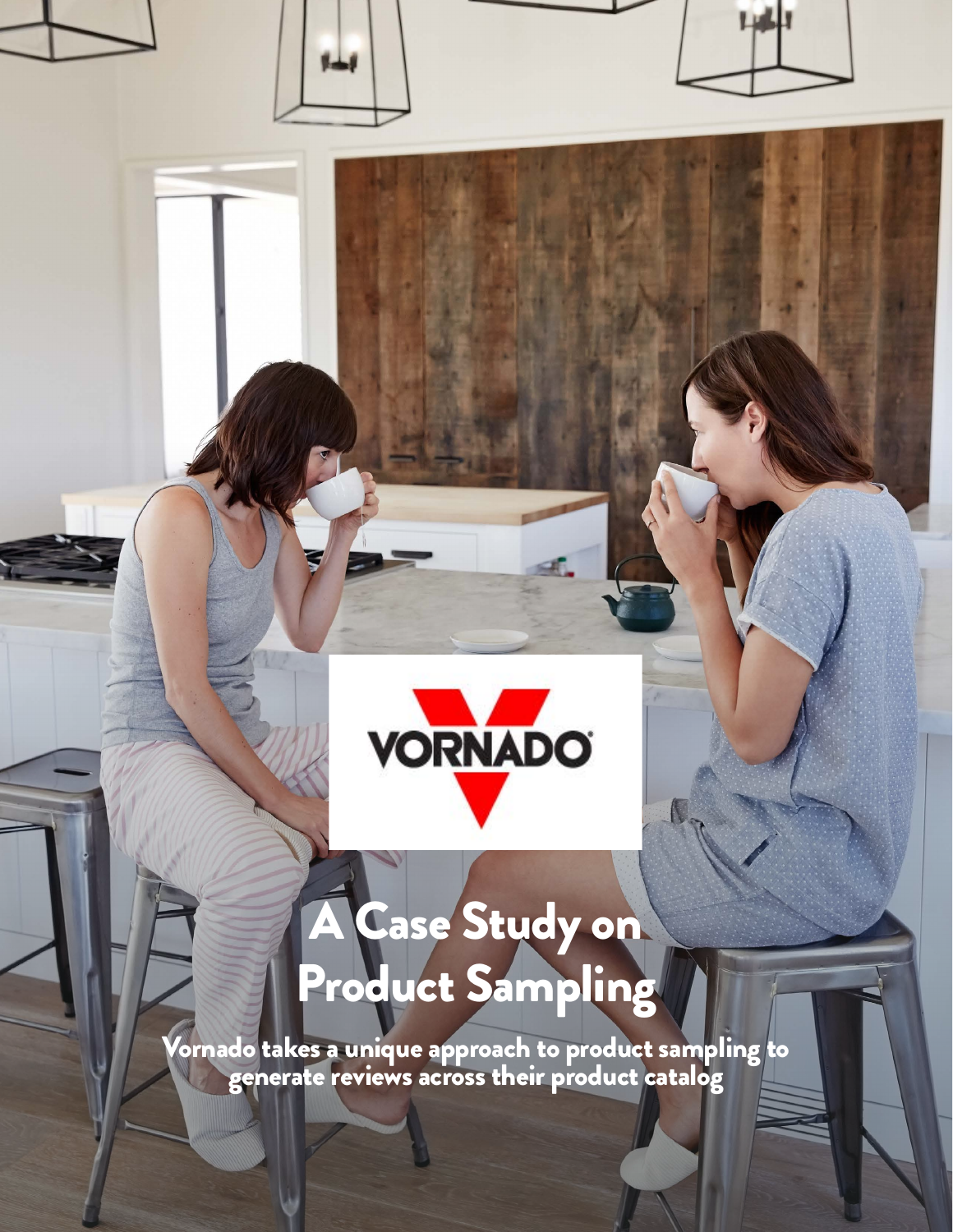Case Study: Vornado

Reviews collected from sampling campaigns are 44% longer than those

collected organically



Response rate for samples sent vs. reviews written for Vornado's latest product sampling campaign



Number of reviews syndicated to retail partners

#### Introduction

Vornado was founded on the premise that comfort should be constant. Based in Andover, Kansas, the company manufactures a broad range of products that enhance efficiency and keep consumers comfortable

all year long, including fans, heaters, air purifiers and humidifiers. Vornado sells its products through its own ecommerce website, as well as through a network of 42 retail partners.

**"Reviews provide consumers with information about products that goes beyond the marketing information we're providing."**

—Nick Vogel, Online Marketing Manager at Vornado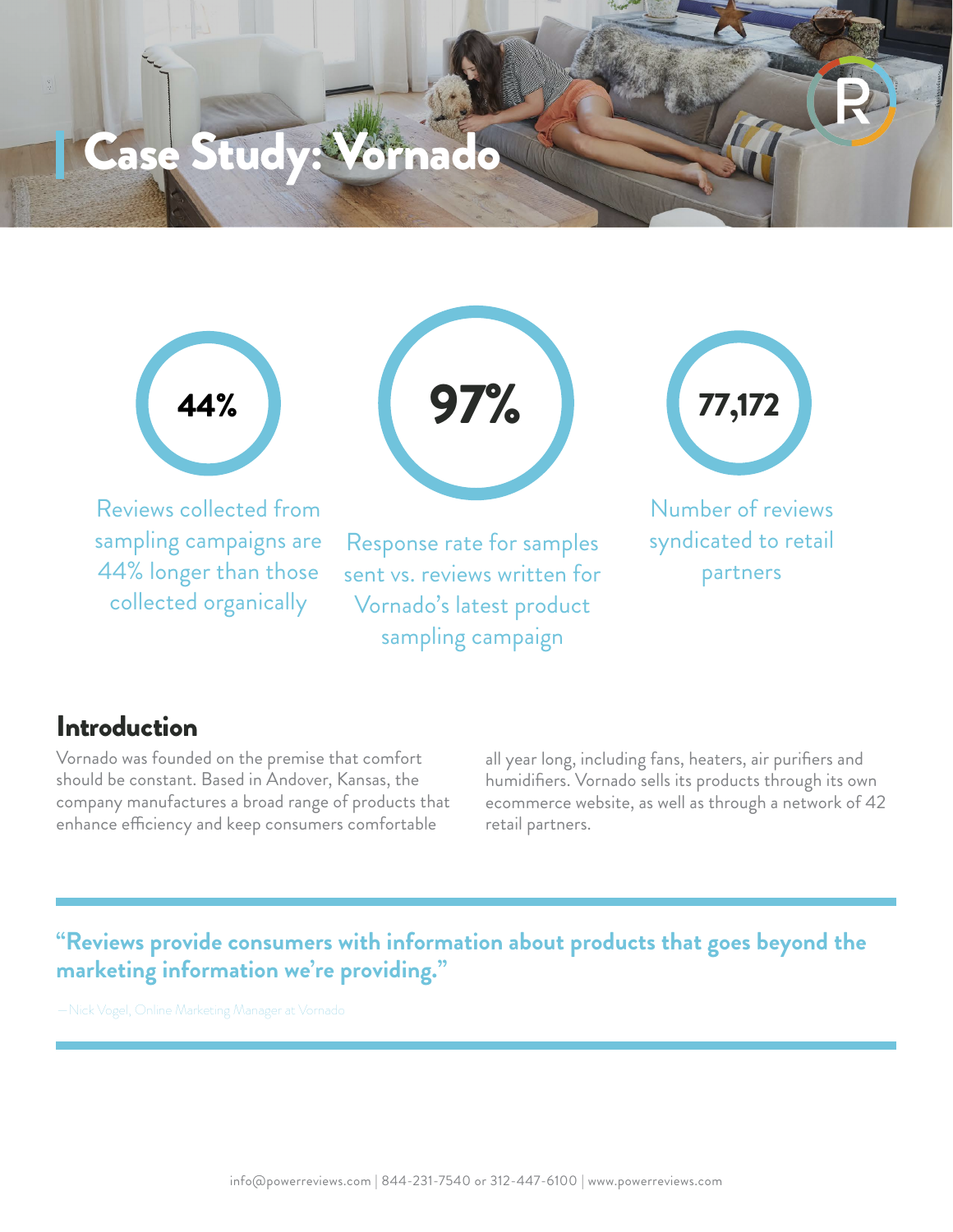## Case Study: Vorna

### The Opportunity

As a company known for its forward-thinking products, Vornado releases new products on an ongoing basis, often to coincide with a change of season. Vornado understands the importance of releasing these products with reviews, in order to give shoppers the confidence they need to convert.

"Reviews provide consumers with information about products that goes beyond the marketing information we're providing," said Nick Vogel, Online Marketing Manager at Vornado.

Vornado knows firsthand the impact of reviews on conversion. The company participates in the Amazon Vine program and has seen success from this initiative. However, the company saw a need to find a product sampling program that would allow them to generate reviews on their own site, then syndicate those reviews to their network of retail partners.

"Displaying a star rating gives customers assurance that they're not buying an inferior product," said Vogel.

#### Switching to PowerReviews

In 2015, Vornado switched to PowerReviews from another ratings and reviews provider that wasn't meeting their needs. PowerReviews' sampling capabilities helped make the decision to switch a lot easier.

 "Sampling was a big driver for us for switching ratings and reviews providers," said Vogel.

#### Generating Reviews Across Product Catalog

Since 2015, Vornado has worked with PowerReviews to execute seven sampling campaigns, generally for new product offerings. Vornado takes a unique approach to product sampling. Rather than executing a sampling campaign for a single product with hundreds of samples, Vornado launches smaller campaigns for multiple products. This approach helps the company generate reviews across more of their products, which is especially important since products in the PowerReviews Open Network that go from having no reviews to at least one review experience a 108% lift in traffic and a 65% lift in conversion, on average.

Each of Vornado's sampling campaigns has resulted in a high completion rate of samples sent to reviews written. And over time, their completion rate continues to grow. The company's first sampling campaign resulted in an 83% completion rate. And their most recent sampling campaign had a 97% completion rate, which is nearly twice the completion rate of their other sampling channels.

"We see a lot of value in product sampling. Having reviews for new products makes for a better product launch," said Vogel.

In addition to generating a high volume of reviews, Vornado has observed that the reviews that result from product sampling are also high quality. In fact, while the average character count for Vornado reviews are 421 characters, reviews that resulted from sampling campaigns have an average of 608 characters. This is great news for Vornado, considering <u>recent</u> [PowerReviews research](http://www.powerreviews.com/event/anatomy-of-a-helpful-review/) found that the longer a review, the more likely it is to garner helpful votes.